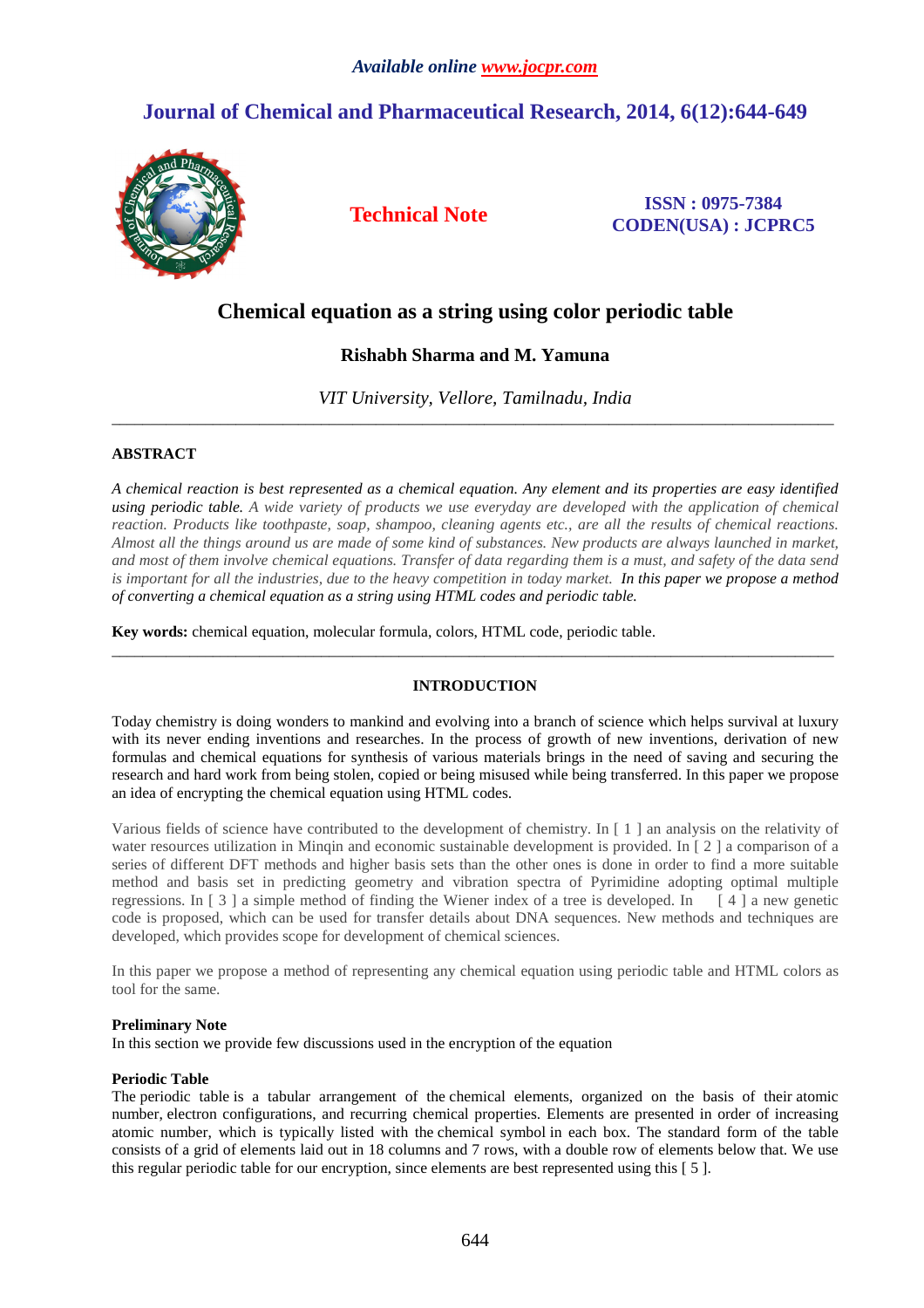#### **Chemical Equation**

A chemical equation consists of the chemical formulas of the reactants and the chemical formula of the products . The two are separated by an arrow symbol and each individual substance's chemical formula is separated from others by a plus sign. The stoichiometric coefficients (the numbers in front of the chemical formulas) result from the law of conservation of mass and the law of conservation of charge [ 6 ]. We encrypt the regular chemical equation in this paper.

*\_\_\_\_\_\_\_\_\_\_\_\_\_\_\_\_\_\_\_\_\_\_\_\_\_\_\_\_\_\_\_\_\_\_\_\_\_\_\_\_\_\_\_\_\_\_\_\_\_\_\_\_\_\_\_\_\_\_\_\_\_\_\_\_\_\_\_\_\_\_\_\_\_\_\_\_\_\_*

#### **HTML Color Code**

Web colors are colors used in designing web pages, and the methods for describing and specifying those colors. Colors may be specified as an RGB triplet or in hexadecimal format. A color is specified according to the intensity of its red, green and blue components, each represented by eight bits. Thus, there are 24 bits used to specify a web color, and 16, 777, 216 colors that may be so specified. A number of the color swatches below are taken from domain-specific naming schemes such as X11 or HTML4 This html code for colors is used for recognition of a particular shade by the computer, this six bit code is used for the proposed method for encryption [ 7 ]. We use this six digit color code for the proposed method.

# **Proposed String for Chemical Equations**

## **Construction of Color Periodic Table**

The first step is to create a new periodic table using HTML colors. In the usual periodic table colors are assigned to represent and classify the elements into different groups. We modify this table and assign different colors to distinct cells of the periodic table randomly. Each cell is represented by a color and each color has a specific color code. So each element in the periodic table is now represented by a color code. A sample periodic table with distinct colors assigned to different cells is provided in Table – 1. Table – 2 provides the color codes assigned to the elements in the periodic table based on the colors used in Table – 1. We have used the base table [ 8 ] for preparing the same.

Consider the chemical equation of methyl acetate with water

 $CH_3COOCH_3 + H_2O \rightarrow CH_3COOH + CH_3OH$ 

In chemical equations we notice that an element is prefixed with its stoichiometric index and suffixed with values based on the chemical equation. We convert these values into three digit numbers ( This can be converted into numbers of any size depending on the values in the equation ). In the above equation the stoichiometric index of C in  $CH_3COOCH_3$  is 1 and it is not suffixed. So we suffix and prefix C by 001. In H<sub>2</sub>O, H has a stoichiometric index 1 and is suffixed by 2. So we suffix H by 001 and prefix it by 002. We replace the elements by the six digit code from table .This is done for each element in the equation. Now + and  $\rightarrow$  are replaced with P and E respectively in all places they occur. A chemical equation is now converted into sequence that can be represented as a string of size 3 6 3 3 6 3 …….. with P and E whenever required. This can be summarized in the following algorithm.

#### **Chemical Equation Representation Algorithm**

Let S:  $2H_2 + O_2 \rightarrow 2H_2O$  be the chemical equation to be encrypted

**Step 1:** Convert S into a string of numbers, elements,  $+$ ,  $\rightarrow$  in the order in which they appear in the equation ( If an element is not suffixed or prefixed by a number replace it by 1, so that each element is prefixed and suffixed by numbers ) to obtain S1.

S1: 2H2+1O2→2H21O1

**Step 2:** Replace each number in S1 by three digit code ( this can vary as per need ) to generate S2 S2: **002**H**002**+**001**O**002**→**002**H**002001**O**001**

**Step 3:** Replace each element by its six digit string from Table to generate S3 S3: **002 ffa091 002+001919192002**→**002 ffa091002001919192001**

**Step 4:** Replace + by P and  $\rightarrow$  by E to get S4. S4: **002 ffa091 002P001919192002E002 ffa091002001919192001** 

**Step 5:** Send S4 to the receiver. The procedure is reversed for decryption.

For example suppose the received message is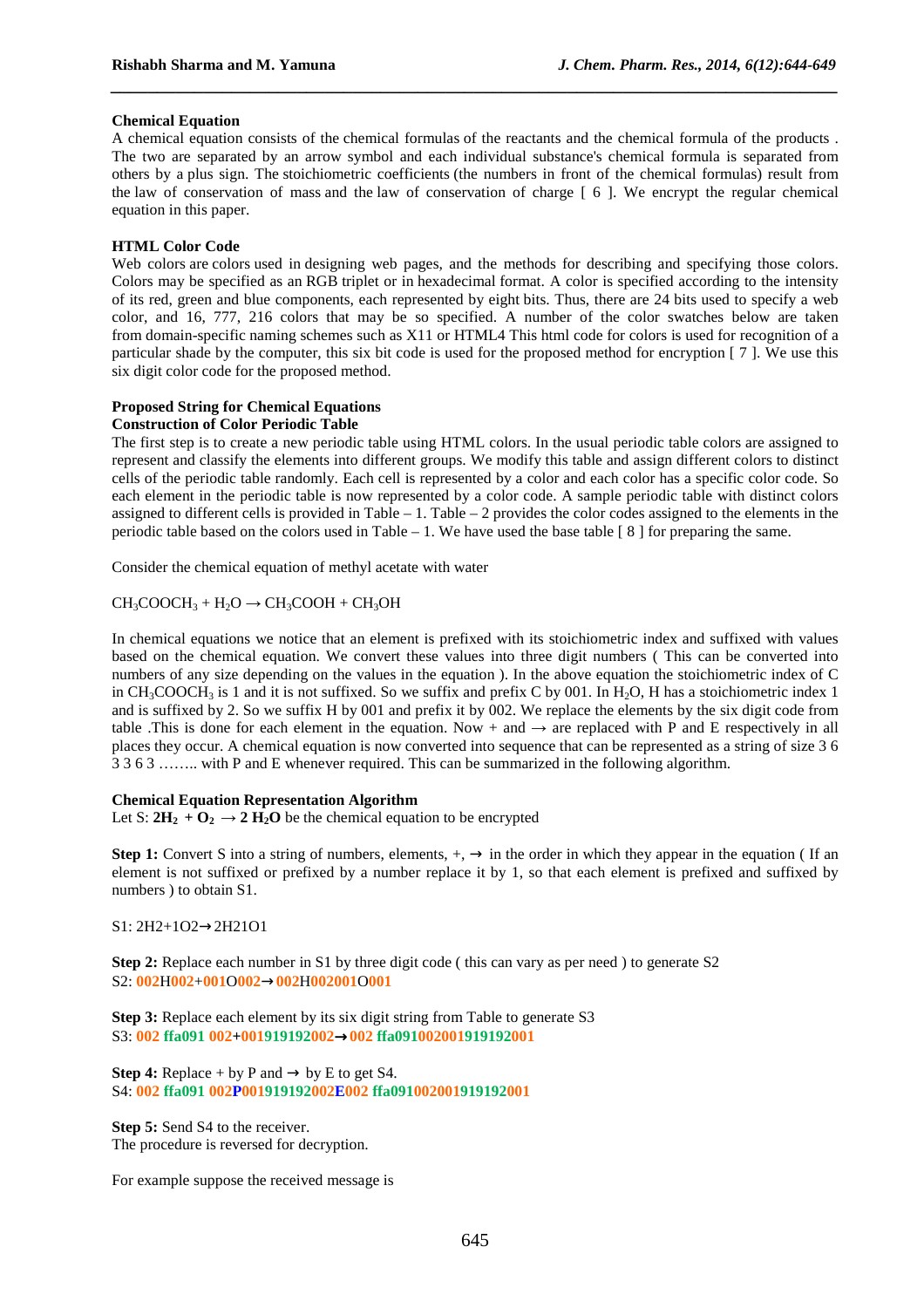# 919192006P006919192002.

0067faca8001001919192002 P006ffa091002001919192001E0017faca8006001ffa091012001

Splitting this into a sequence 3, 3, 6, 3, 3... we generate

**Table – 1** 

*\_\_\_\_\_\_\_\_\_\_\_\_\_\_\_\_\_\_\_\_\_\_\_\_\_\_\_\_\_\_\_\_\_\_\_\_\_\_\_\_\_\_\_\_\_\_\_\_\_\_\_\_\_\_\_\_\_\_\_\_\_\_\_\_\_\_\_\_\_\_\_\_\_\_\_\_\_\_*

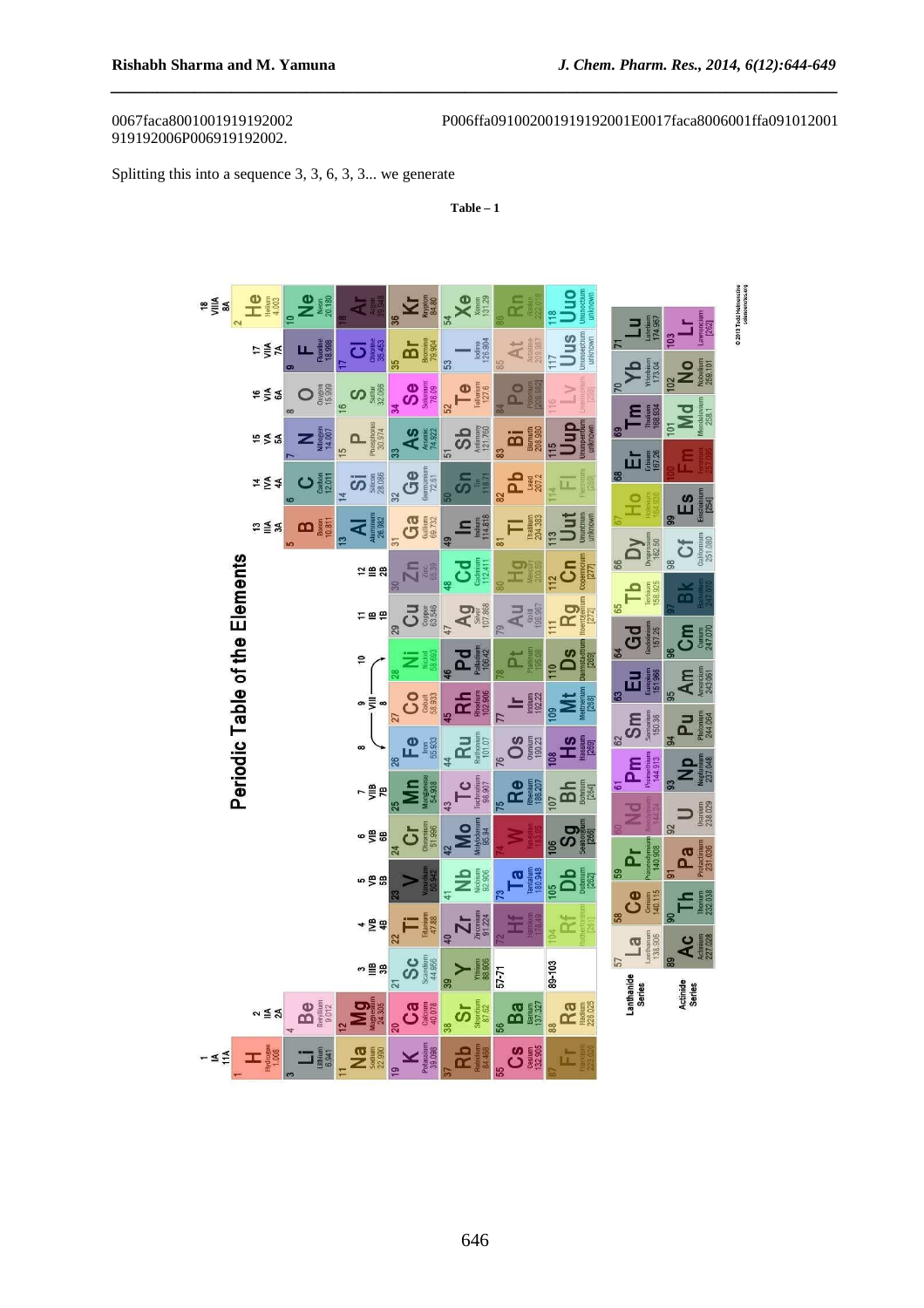| 1              |   | ffa091             | 32        | 9ab9d4            | 76     |        | c5bcd3           | 60  | L. | a55582       |
|----------------|---|--------------------|-----------|-------------------|--------|--------|------------------|-----|----|--------------|
| $\overline{2}$ |   | fffab3             | 33        | 7fb9b5            | 77     | ī      | c09fb8<br>5e8531 | 61  | m  | d587f6       |
| 3              |   | 2a3a37             | 34        | ff7fff            | 78     | Ū      | 9590a2           | 62  |    | c4b7ca       |
| $\ddot{4}$     | U | f9cce0             | 35        | d5cf7f            | 79     |        | 9f9e45           | 63  |    | 877fa3       |
| 5              |   | bb3000             | 36        | af9c89            | 80     |        | e2ce92           | 64  |    | 98948f       |
| 6              |   | 7faca8             | 37        | 833806            | 81     | u      | f0bb88           | 65  |    | ecfdb0       |
| 7              |   | 9698c8             | 38        | 9ae803<br>i       | 82     |        | d8aa8a           | 66  |    | cdd1be       |
| 8              |   | 919192             | 39        | ī<br>396c03       | 83     | H      | 735a4a           | 67  | F  | acbf0d       |
| 9              |   | 867fa5             | 40        | E<br>b49eb5       | 84     |        | d6ae94           | 68  |    | 849198       |
| 10             |   | 7f <sub>d2a7</sub> | 41        | b8ffdd            | 85     |        | 68992e           | 69  | Г  | 918498       |
| 11             | r | <b>b2860e</b>      | 42        | 9aa9bb            | 86     | U      | 8e6317           | 70  | I  | a6b6b9       |
| 12             | I | ce8587             | 43        | Į<br>d3b1d3       | 87     |        | f0e2a7           | 71  | I  | 8b978f       |
| 13             |   | 7fadbf             | 44        | i<br>bce5e3       | 88     |        |                  | 89  |    | 8f9382       |
| 14             | U | bed3ec             | 45        | L<br>bd7fa2       | 89-103 | ◻      | b0e24f           | 90  |    | 83a592       |
| 15             |   | c2b67c             | 46        | 19252e            | 104    |        | 8cd6a6           | 91  | L  | bd9981       |
| 16             |   | bce1b9             | 47        | e3d8cc            | 105    | L,     |                  | 92  | I  | c4bbb5       |
| 17             |   | 2e08d0             | 48        | 00ff84            | 106    |        | 88928c           | 93  |    | 889194       |
| 18             | U | 300f22             | 49        | I<br>9a9a9a       | 107    | $\Box$ | <b>b6c6b2</b>    | 94  |    | 9da290       |
| 19             | H | c893c7             | 50        | l<br>284e4b       | 108    | D      | a783c1           | 95  |    | 9eaba5       |
| 20             | I | f689ad             | 51        | L<br>c4c4c4       | 109    | L      | 86bed2           | 96  |    | 88a698       |
| 21             |   | bce5e3             | 52        | <b>fac6aa</b>     | 110    |        | a2aa81           | 97  |    | 05303e       |
| 22             |   | d1b084             | 53        | E<br>bed3ec       | 111    | H      | f7e7b0           | 98  | Г  | cfe5e3       |
| 23             |   | #000000            | 54        | ı<br>bde2ba       | 112    |        | d5c27f           | 99  |    | 8d9393       |
| 24             | ۱ | 6d8332             | 55        | Г<br>e37fa0       | 113    | I      | b2b99f           | 100 |    | $8.60E + 10$ |
| 25             |   | 7fab92             | 56        | 92c292            | 114    | Ū      | adc669           | 101 |    | bce0c1       |
| 26             | П | a1c5e5             | $57 - 71$ | <b>Tho colour</b> | 115    |        | ae9596           | 102 |    | a8aa94       |
| 27             | U | fac6aa             | 72        | 77376с            | 116    | O      | fcaeb3           | 103 |    | cc86c6       |
| 28             |   | 02fb48             | 73        | 7fa9ff            | 117    | ℿ      | d6f1fd           |     |    |              |
| 29             |   | c4c4c4             | 74        | 9d0522            | 118    |        | 7ffff4           |     |    |              |
| 30             |   | 7c6d8e             | 75        | n<br>86aacl       | 57     | O      | ebe2d2           |     |    |              |
| 31             |   | fee2c4             |           |                   | 58     |        | c7ad7f           |     |    |              |
|                |   |                    |           |                   | 59     |        | 98c08a           |     |    |              |

**Table – 2** 

*\_\_\_\_\_\_\_\_\_\_\_\_\_\_\_\_\_\_\_\_\_\_\_\_\_\_\_\_\_\_\_\_\_\_\_\_\_\_\_\_\_\_\_\_\_\_\_\_\_\_\_\_\_\_\_\_\_\_\_\_\_\_\_\_\_\_\_\_\_\_\_\_\_\_\_\_\_\_*

**COLOUR CHART** 

note: lanthanide series: 57-71 Actinide Series: 89-103

006 7faca8 001 001 919192 002 P 006 ffa091 002 001 919192 001 E 001 7faca8 006 001 ffa091 012 001 919192 006 P 006 919192 002. From Table  $-2$  the strings of size 6 represent the following 7faca8: Code for C ffa091 : Code for H 919192: Code for O Replacing the three bit strings by their corresponding decimal values we generate the following 6C1O2P6H21O1EP1C61H121O2P6O2 The decrypted message represents photosynthesis [ 9 ]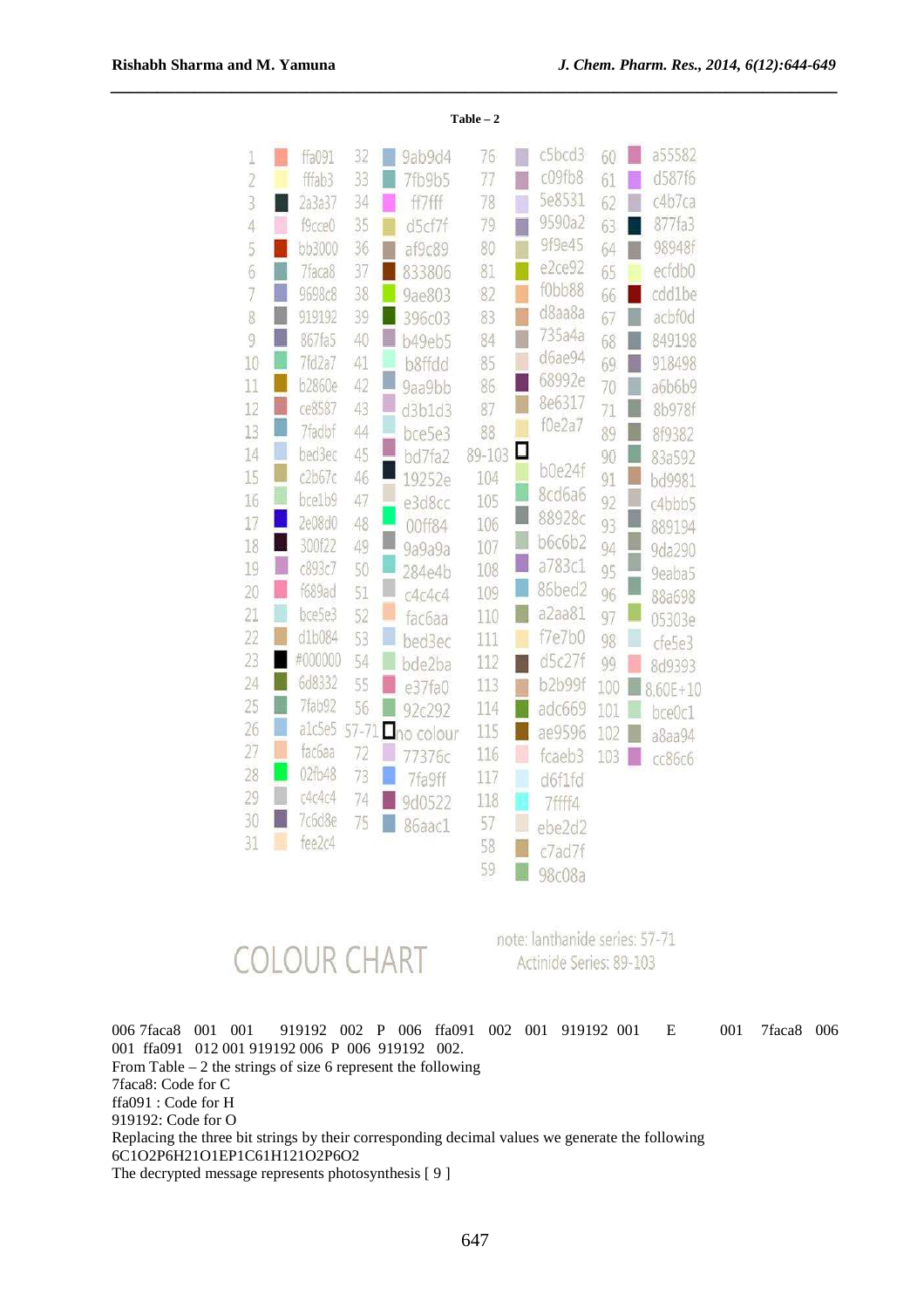

*\_\_\_\_\_\_\_\_\_\_\_\_\_\_\_\_\_\_\_\_\_\_\_\_\_\_\_\_\_\_\_\_\_\_\_\_\_\_\_\_\_\_\_\_\_\_\_\_\_\_\_\_\_\_\_\_\_\_\_\_\_\_\_\_\_\_\_\_\_\_\_\_\_\_\_\_\_\_*





**Table – 3**